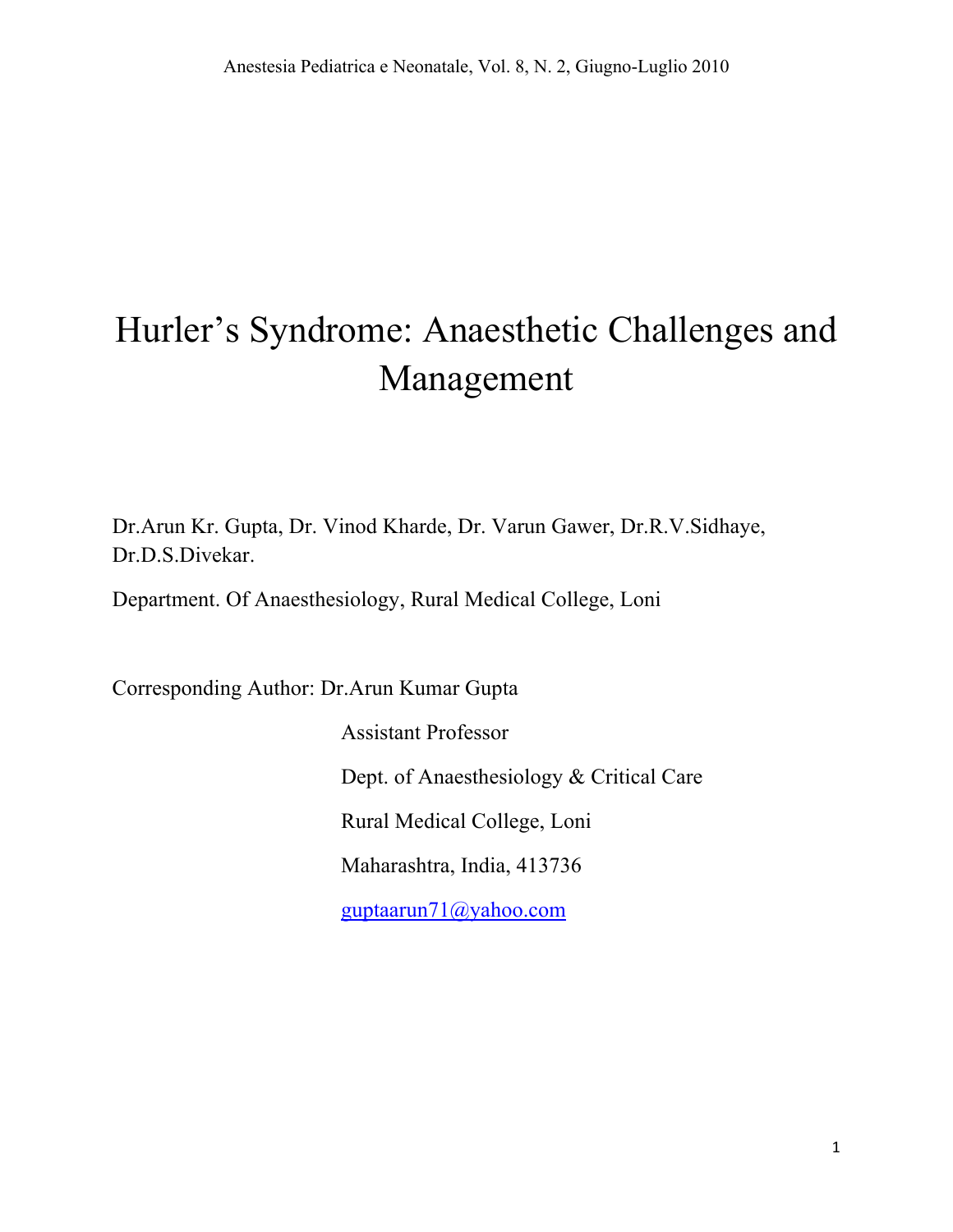## **ABSTRACT**

Mucopolysaccharidosis (MPS) are a group of inherited disorder of connective tissue metabolism. These disorders are uncommon and few anesthetists care for these patients on a regular basis although individual patients often undergo multiple anesthetics for procedures intended to improve their quality of life. Herein we describe the anaesthetic considerations and management of an 8 year old child with Hurler syndrome, who presented for an inguinal hernia repair.

**Key Words**: Mucopolysaccharidosis; Hurler syndrome; Anesthesia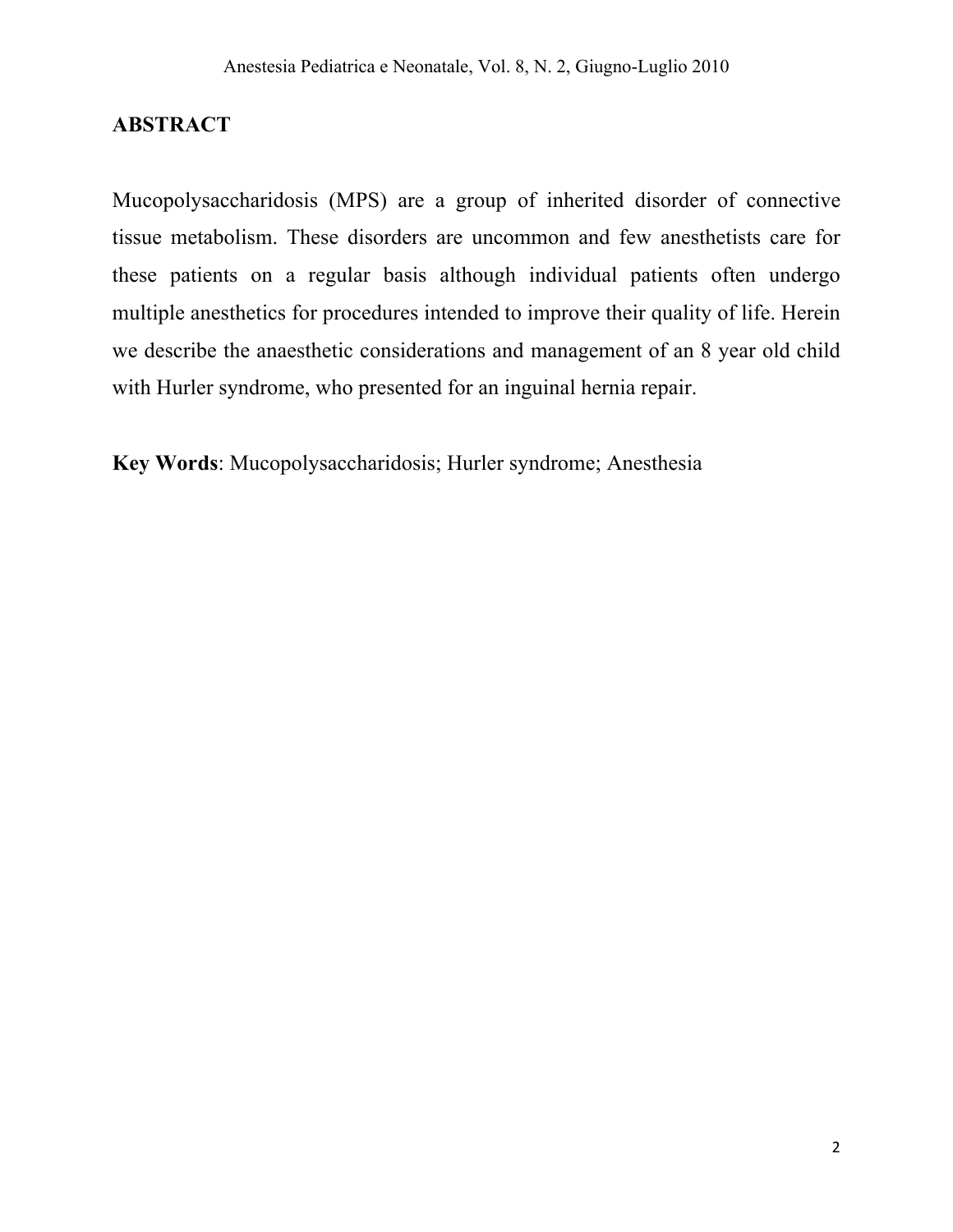# **INTRODUCTION**

Mucopolysaccharidoses (MPS) are a group of progressive hereditary disorders of connective tissue metabolism in which lysosomal enzyme deficiency leads to intralysosomal deposition of mucopolysaccharides or glycosaminoglycans in the airway, cornea, brain, heart, liver, spleen, bones, ligaments, blood vessels, skin producing various symptoms.<sup>1,2</sup> Seven different Types of mucopolysaccharidosis have been described and categorized into syndromes according to both the clinical features and demonstrated enzyme deficiencies.

Anaesthetic management of patients with Hurlers syndrome - a rare metabolic disorder is very challenging & needs to be planned well. Our experience with an 8 year old patient who presented for herniorraphy is described below. Breathtaking advances like stem cell transplant, bone marrow transplant & enzyme replacement therapy will increase life expectancy of such patients exposing them to a variety of problems & coming generation of anesthesiologists are more likely to see greater number of such patients in the days to come.

## **CASE REPORT**

Our patient diagnosed to have MPS at five years of age & on regular management by physiotherapy, presented to us for inguinal hernia repair at the age of 8 years. He was short in stature (96cm) weighed 35kg and had an apathetic face with coarse features. He had attention deficit with mild mental retardation & hyperkinetic behavior. His developmental milestones were delayed. He used to snore during sleep and preferred to sleep in prone position. His respiratory system and cardiovascular systems were within normal limits. His routine investigations including ECG and chest X-ray were normal. Echocardiography ruled out any cardiac abnormality. MRI Brain showed Patchy  $T_2$  prolongation in the deep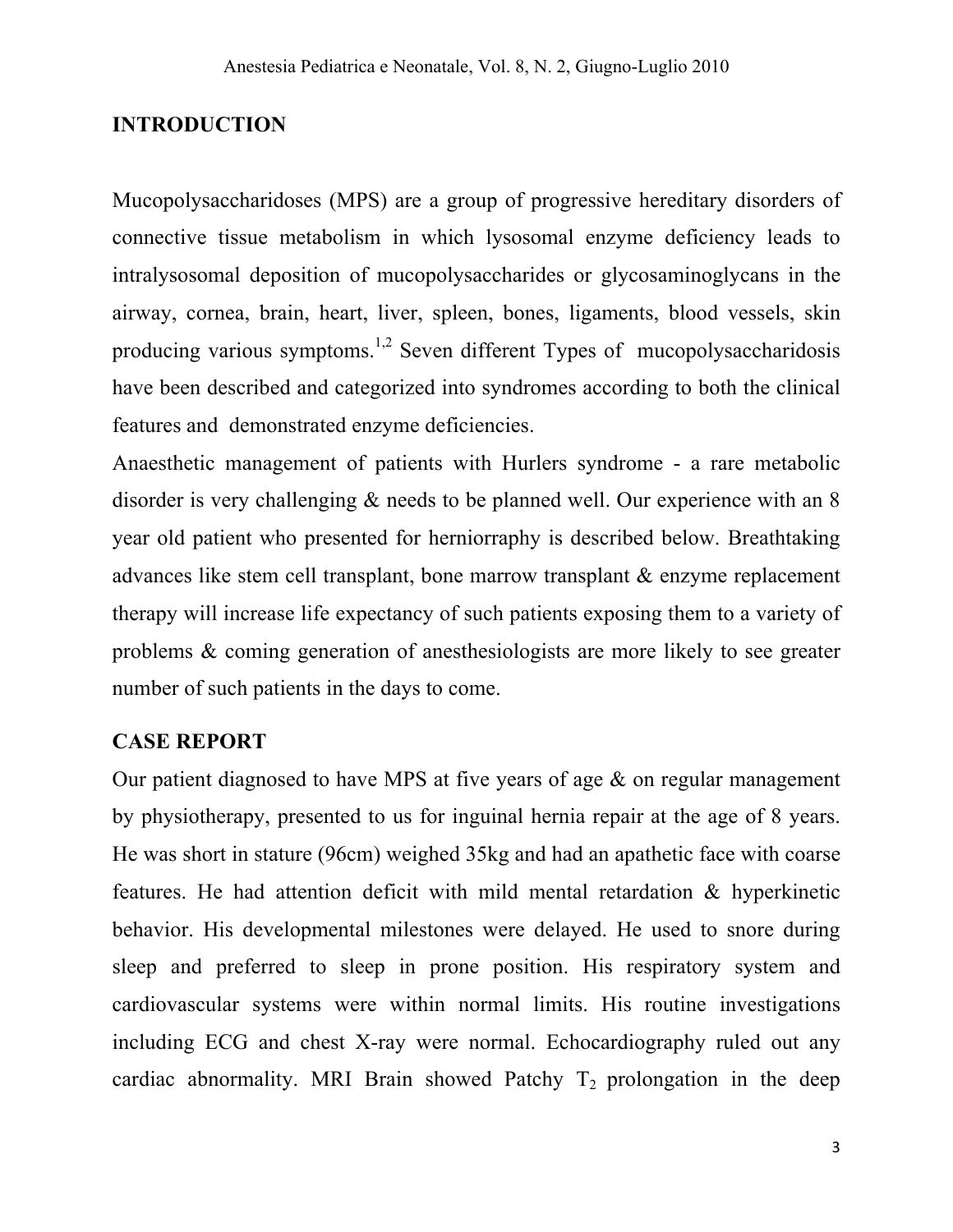cerebral white matter bilaterally. His airway assessment revealed normal mouth opening, a thick and large tongue with a modified Mallampati Grade IV view. He had a short neck with limited extension  $(\leq 30\degree)$ . X-ray for soft tissue of neck showed narrow air column.

In preanaesthesia room during IV access, his skin was found to be dry, thick and rough. ECG, NIBP and SpO2 monitors were attached. Following premedication with glycopyrrolate and preoxygenation inhalational Anesthesia was induced by progressively increasing concentration of Halothane upto 3.5%- 4.5% and laryngoscopy was done in deeper plane with the patient breathing spontaneously. Laryngeal structures were not visible even after posterior displacement of laryngeal cartilages. Repeated attempts were made ensuring oxygen saturation & at the final attempt tip of the epiglottis was seen markedly shifted to left side. During next attempt by a straight blade laryngoscope introduced through left angle of mouth, cricoid pressure by the assistant improved the laryngeal view with the posterior extremity of glottis barely visible. A thin smooth plastic bougie was introduced along the posterior surface of epiglottis. A 6mm ID cuffed ETT failed to pass over the bougie & even smaller sized tubes of 5.5 and 5mm ID were tried with no success. Finally a 4.5mm uncuffed tube could be passed over the bougie into the larynx. The bougie was removed and the ETT was connected to Jackson-Rees circuit and manual ventilation started. There was very minimal air leak even after using a smaller uncuffed ETT. Anesthesia was then maintained with oxygen in nitrous oxide and halothane. Inj. fentanyl 1µg/kg was given to maintain intraoperative analgesia while muscle relaxation was maintained with intermittent doses of atracurium. At the end of the surgery residual neuromuscular blockade was reversed with neostigmine (0.05mg/kg) and glycopyrollate (0.01mg/kg). His trachea was extubated when he started responding to verbal commands and had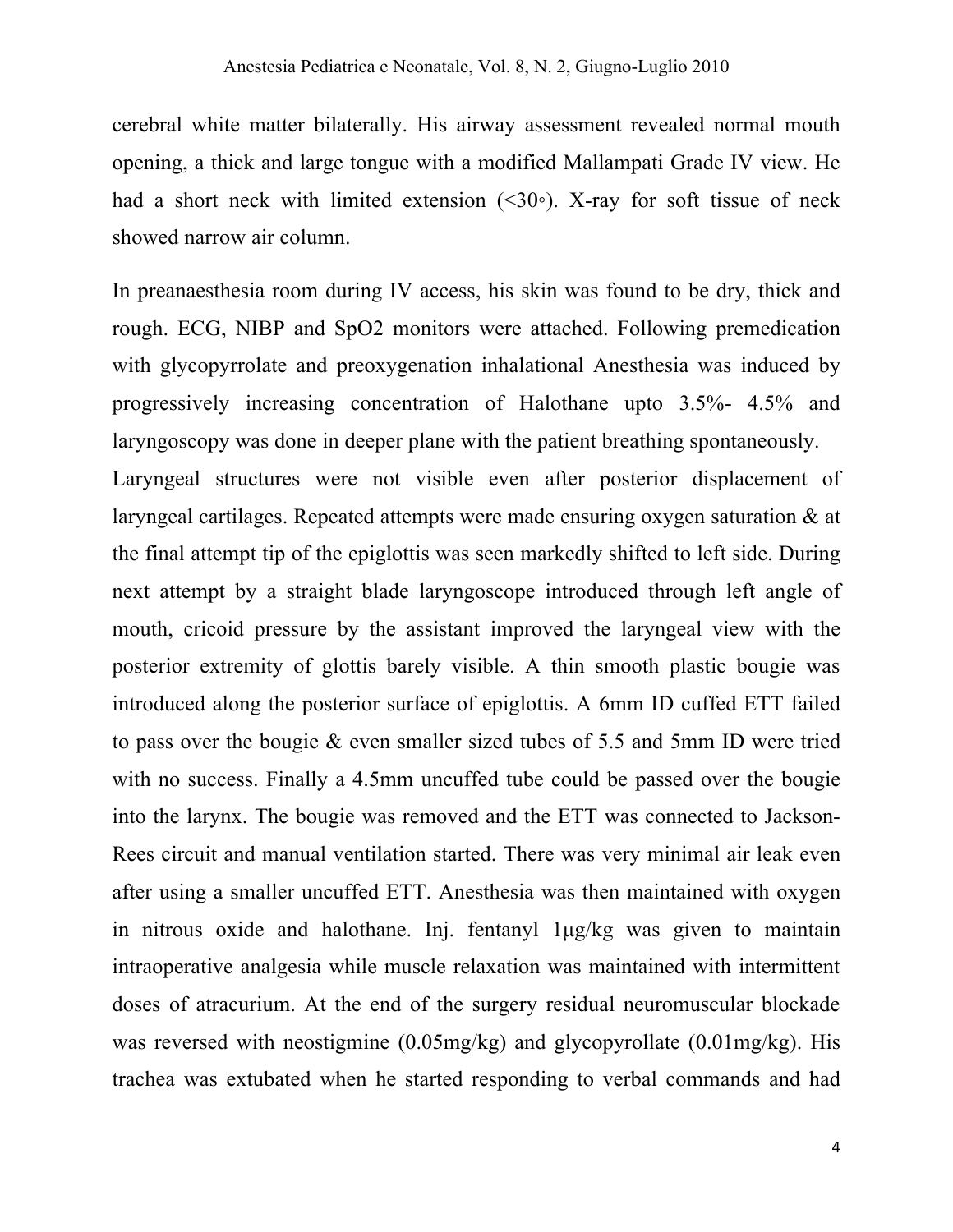adequate respiratory effort. He was shifted to recovery room and oxygen supplementation was continued for 24hrs and was discharged from hospital 48 hours after surgery.

#### **DISCUSSION**

Hurler syndrome or MPS 1 H is the prototype of MPS and is the most severe form of it<sup>3</sup>. In Hurler's syndrome airway problem has been described as the worst in pediatric anesthesia<sup>4</sup>. Perioperative mortality rates averaging 20% have been reported for patients with this disease, with failure to control the airway as the largest single cause of mortality<sup>5</sup>.

MPS are rare conditions, incidence varying from 1 in 24,000-5, 00,000 population<sup>2,</sup> 6.

The anesthesiologist may face diverse problems while anaesthetizing these patients so knowledge of the anesthetic implication of the disease is essential to prevent any catastrophe<sup>3</sup>. The most important and life threatening problem is difficulty in maintaining airway while anaesthetizing such patients because of the anatomical changes in upper airway due to deposition of mucopolysaccharides in tongue, tonsils, adenoid, epiglottis, glottis and trachea<sup>2,6-8</sup>. These patients also have excessive tracheobronchial secretion with frequent upper respiratory infection<sup>2</sup>. Chest deformity along with deposits in lower respiratory tract and lung interstitium may cause obstructive lung disease and diffusion defects leading to hypercapnia, hypoxia and elevated airway pressures<sup>4, 9</sup>. They are also likely to develop myocardial hypertrophy, ventricular dysfunction, cardiomyopathy and heart failure following pulmonary hypertension<sup>2, 6</sup>. Nerve and tendon entrapment is common in them. Due to deposition of mucopolysaccharides in brain cells they may develop progressive mental retardation of varying degree. Thickening of meninges may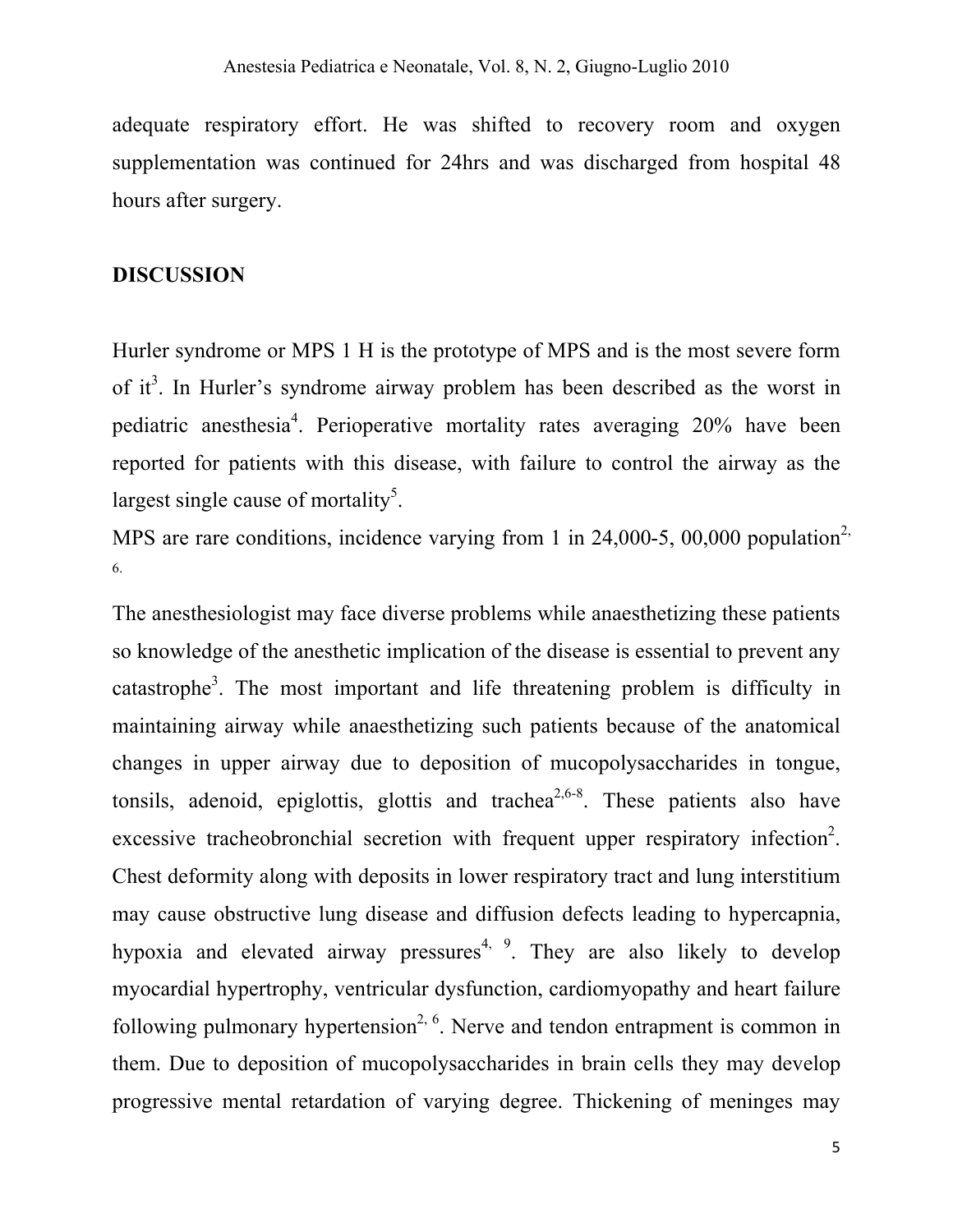lead to hydrocephalus and hypertrophic cervical pachymeningitis that may result in myelopathy associated with nerve root compression $6$ .

During preanesthetic check up the type of MPS syndrome should be confirmed as it will have a great implication on severity of difficulty to be anticipated during airway management. Child's intelligence and behavior are important. In Children with MPS behavior may vary from uncooperative belligerent to placid, cooperative and lovable. Child's favorable sleeping position should be inquired, since this may be the position in which airway is held open<sup>3</sup>. History of snoring and sleep apnea should be inquired. Preoperative investigations should include arterial blood gas analysis, hemoglobin, serum electrolytes, chest and cervical spine radiographs, electrocardiography, echocardiography and pulmonary function tests if possible. In our case the child was thoroughly investigated for blood chemistry, ECG, echocardiography and skeletal radiography. SBE prophylaxis with antibiotics is recommended for all MPS patients with valvular cardiac lesion<sup>2</sup>. In all cases of MPS excessive deposition of mucopolysaccharides continues throughout the life with a special predilection for tracheal cartilages, worsening clinical features in all of them as age advances<sup>1, 2</sup>.

In all cases inhalation induction with maintenance of spontaneous ventilation is preferred but in mentally retarded and uncooperative patient intravenous induction is more satisfactory. In all these patients spontaneous ventilation should be maintained until adequate airway control is achieved, as after administration of muscle relaxant muscle tone is lost and the thickened supraglottic tissue and large tongue obstruct the airway and act as a ball valve during manual ventilation leading to upper airway obstruction<sup>1, 3, 7</sup>. Therefore as rule of thumb spontaneous ventilation should be maintained until the airway is secured.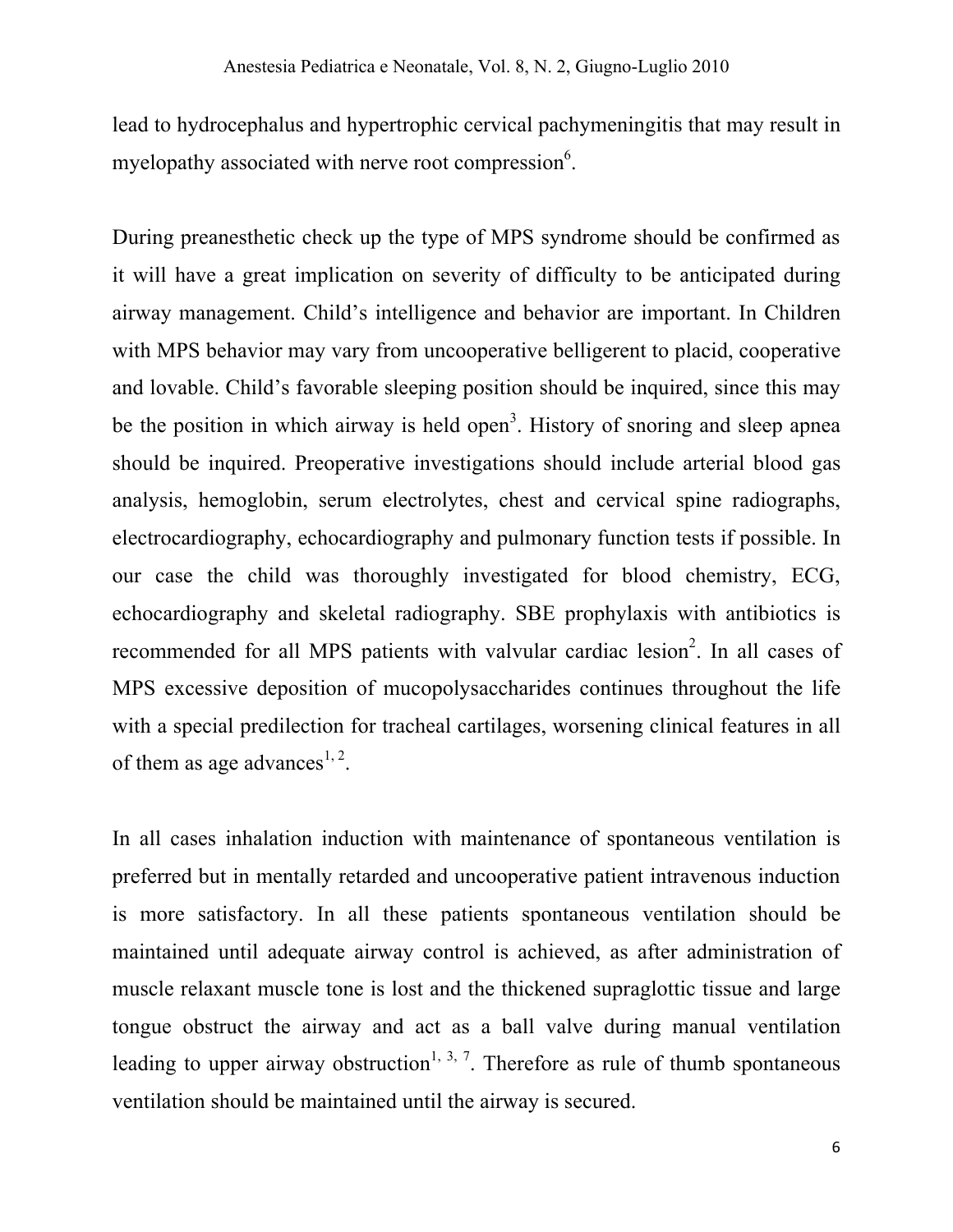In our case, the child was premedicated with glycopyrrolate and general endotracheal anaesthesia with inhalational induction technique was adopted in view of difficult airway and abdominal surgery.

Recovery after GA in patients with MPS is often slow and accompanied by periods of breath holding, apnea, bronchospasm, cyanosis and respiratory arrest<sup>8</sup>. Therefore anesthetic sequences which ensure early return of consciousness and airway reflexes are strongly recommended<sup>10</sup>. As an awakened child with MPS struggles to breathe against the high airway resistance, pulmonary hypertension is exacerbated and negative pressure pulmonary edema may develop<sup>2, 11</sup>.

Regional anesthesia offers a valuable safe alternative to children with MPS undergoing lower abdominal, perineal, upper and lower extremitysurgery<sup>2</sup> and should be preferred over GA if cooperation of child is ensured.

## **CONCLUSIONS**

In children with MPS, both anesthesiologist and surgeons should be aware of the expected complications. The benefit of the surgical procedure should be balanced against the risk of exposing the child to GA. The parents of the patient should properly be informed of the risk involved. Anesthesia should ideally be given by the anesthesiologists who are experts in handling pediatric airway problems and resuscitation, in a center in which pediatric intensive care facilities are available.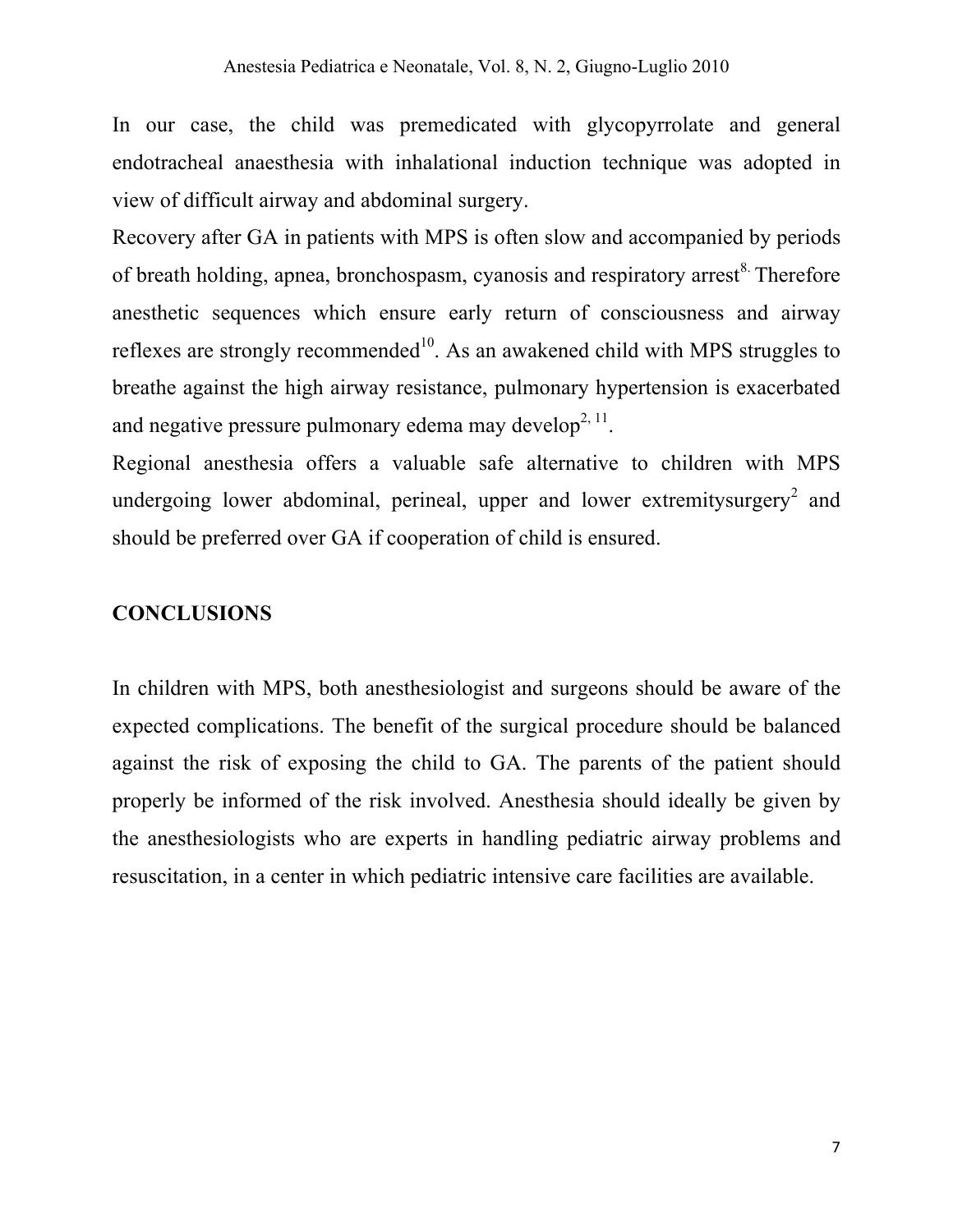#### **REFERENCES**

- 1. Moores C, Rogers JG, McKenzie IM, Brown TCK. Anaesthesia for children with Mucopolysaccharidosis. Anaesth Intens Care. 1996; 24: 459-63.
- 2. Diaz JH, Belani KG. Perioperative management of children with Mucopolysaccharidosis. Anesth Analg 1993; 77: 1261-70.
- 3. Bains D, Keneally J. Anesthetic implications of the Mucopolysaccharidosis: A fifteen year experience in a children's hospital. Anaesth Intens Care 1983; 11: 198-202.
- 4. Walker RWM, Darowski M, Moms P, Wraith JE. Anesthesia and Mucopolysaccharidosis. A reviewof airway problem in children. Anaesthesia 1994; 49: 1078-84.
- 5. Wilder RT, Belani KG. Fiberoptic intubation complicated by pulmonary edema in a 12 year old child with Hurler syndrome. Anaesthesiology 1990; 72; 205-07.
- 6. Herrick IA, Rhine EJ. The Mucopolysaccharidosis and Anesthesia. -A report of clinical experience. Can J Anaesth 1988; 35: 67-73.
- 7. Kempthome PM, Brown TCK. Anesthesia and Mucopolysaccharidosis. Anaesth Intens Care 1983; 11: 203-07.
- 8. Sjogren P, Pedersen T, Steinmetz H. Mucopolysaccharidosis and anaesthetic risks. Acta Anaesthesiol Scand 1987; 31: 214-18.
- 9. Bartz HJ, Wiesner L, Wappler F. Anesthetic management of patients with Mucopolysaccharidosis IV presenting for major orthopedic surgery. Acta Anaesthesiol Scand 1999; 43: 679-83.
- 10.Sjogren P, Pedersen T. Anesthetic problems in Hurler Scheie syndrome. Report of two cases. Acta Anaesthesiol Scand 1986; 30: 484-86.